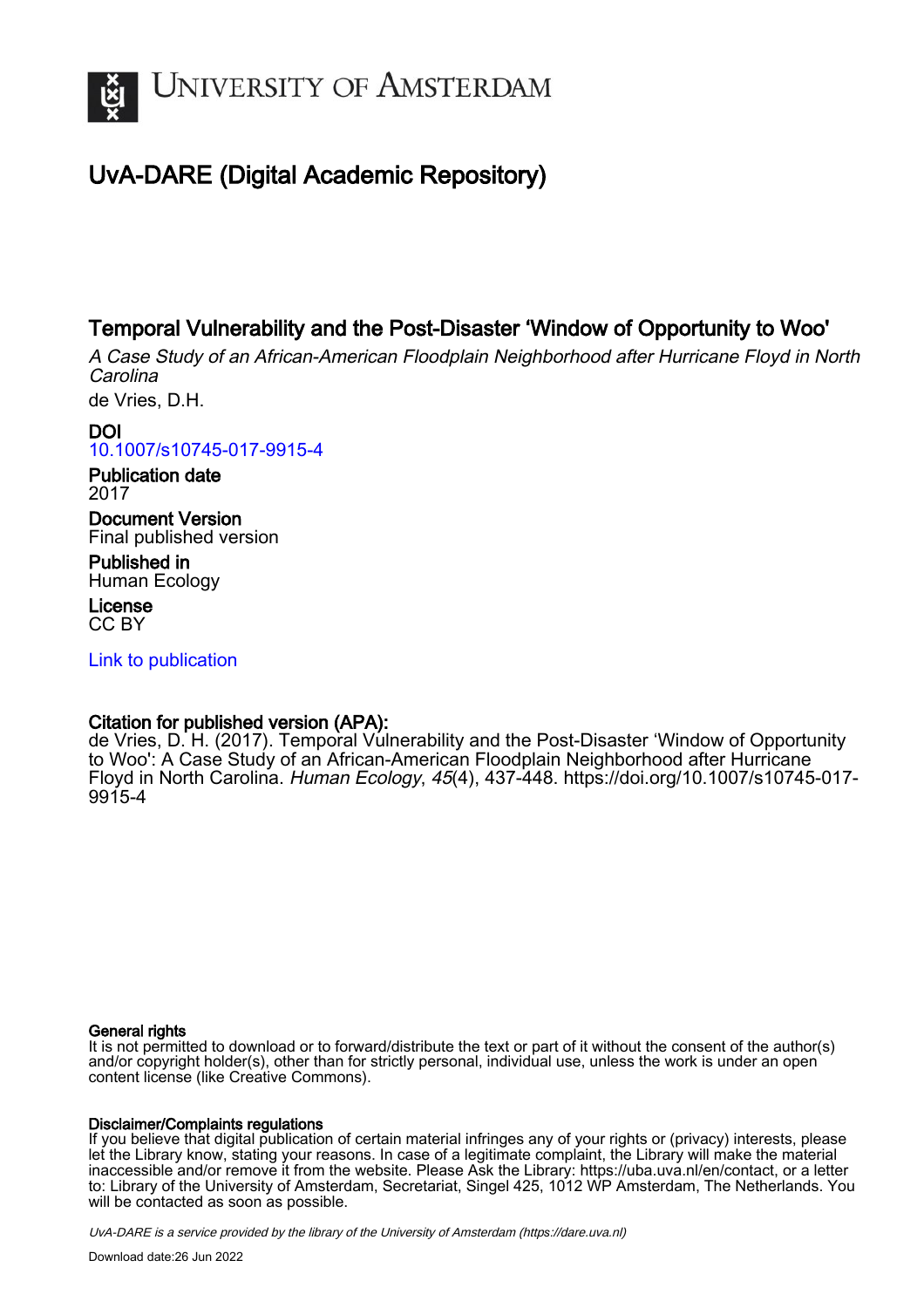

## Temporal Vulnerability and the Post-Disaster 'Window of Opportunity to Woo:' a Case Study of an African-American Floodplain Neighborhood after Hurricane Floyd in North Carolina

Daniel H. de Vries<sup>1</sup>

Published online: 17 July 2017  $\circ$  The Author(s) 2017. This article is an open access publication

Abstract After major flooding associated with Hurricane Floyd (1999) in North Carolina, mitigation managers seized upon the "window of opportunity" to woo residents to accept residential buyout offers despite sizable community resistance. I present a theoretical explanation of how post-crisis periods turn into "opportunities" based on a temporal referential theory that complements alternative explanations based on temporal coincidence, panarchy, and shock-doctrine theories. Results from fieldwork conducted from 2002 to 2004 illustrate how several temporal influences compromised collective calibration of "normalcy" in local cultural models, leading to an especially heightened vulnerability to collective surprise. Four factors particularly influenced this temporal vulnerability: 1) epistemological uncertainty of floodplain dynamics due to colonization; 2) cultural practices that maintained a casual amnesia; 3) meaning attributed to stochastic timing of floods; and 4) competitive impact of referential flood baseline attractors.

Keywords Temporality . Vulnerability . Surprise . Referentiality . United States . North Carolina . Hurricane Floyd

## Introduction

In 1999, a \$40 million home acquisition and resident relocation Hazard Mitigation Grant Program (HMGP) was sponsored by the United States Federal Emergency Management Agency (FEMA) to buy residents out of the floodplain of the small city of Kinston in eastern North Carolina (pop. 25,000). In total this program moved 4% of nearly 10,000 City households, many from a prominent, historically African-American neighborhood referred to as "Lincoln City." Because 95% of property owners who received a buyout offer accepted, the buyout was considered immensely successful and had been heralded as a model floodplain mitigation program (NCDEM [1999](#page-12-0); FEMA [2003,](#page-11-0) [2004,](#page-11-0) [2007;](#page-11-0) Olivera-McCan [2006](#page-12-0)). Yet FEMA evaluation data including the Kinston buyout only partly confirm this celebratory view, reporting a consistent perception of involuntariness among approximately one-third of the sample (Fraser et al. [2003\)](#page-11-0). Further quantitative and qualitative analysis of this dataset found that this attitude of resistance was not statistically related to people leaving against their will in the face of high perceived risk of repeat flooding nor to issues of community attachment, but instead to local government strategies and tactics (De Vries and Fraser [2012](#page-11-0)).

Federal eligibility requirements for FEMA post-disaster grants that require "strictly voluntary" participation raised the question of how this situation of involuntary agreement to relocate out of the floodplain developed. My initial thesis included the possibility it was an issue of environmental injustice within a (still) racialized southern U.S. context. This explanation however fails to do justice to the best intentions of local mitigation managers and officials trying to restore normalcy and prevent future risk. As I continued my fieldwork, another conclusion emerged that the situation had developed as a result of a "window of opportunity" recognized by local emergency managers who noted the situation as the right moment to implement a controversial mitigation agenda (De Vries and Fraser [2012](#page-11-0)). During one interview with FEMA officials in Washington D.C. this intervention strategy was

 $\boxtimes$  Daniel H. de Vries d.h.devries@uva.nl

<sup>&</sup>lt;sup>1</sup> Department of Anthropology, University of Amsterdam, Nieuwe Achtergracht 166, 1018, WV Amsterdam, The Netherlands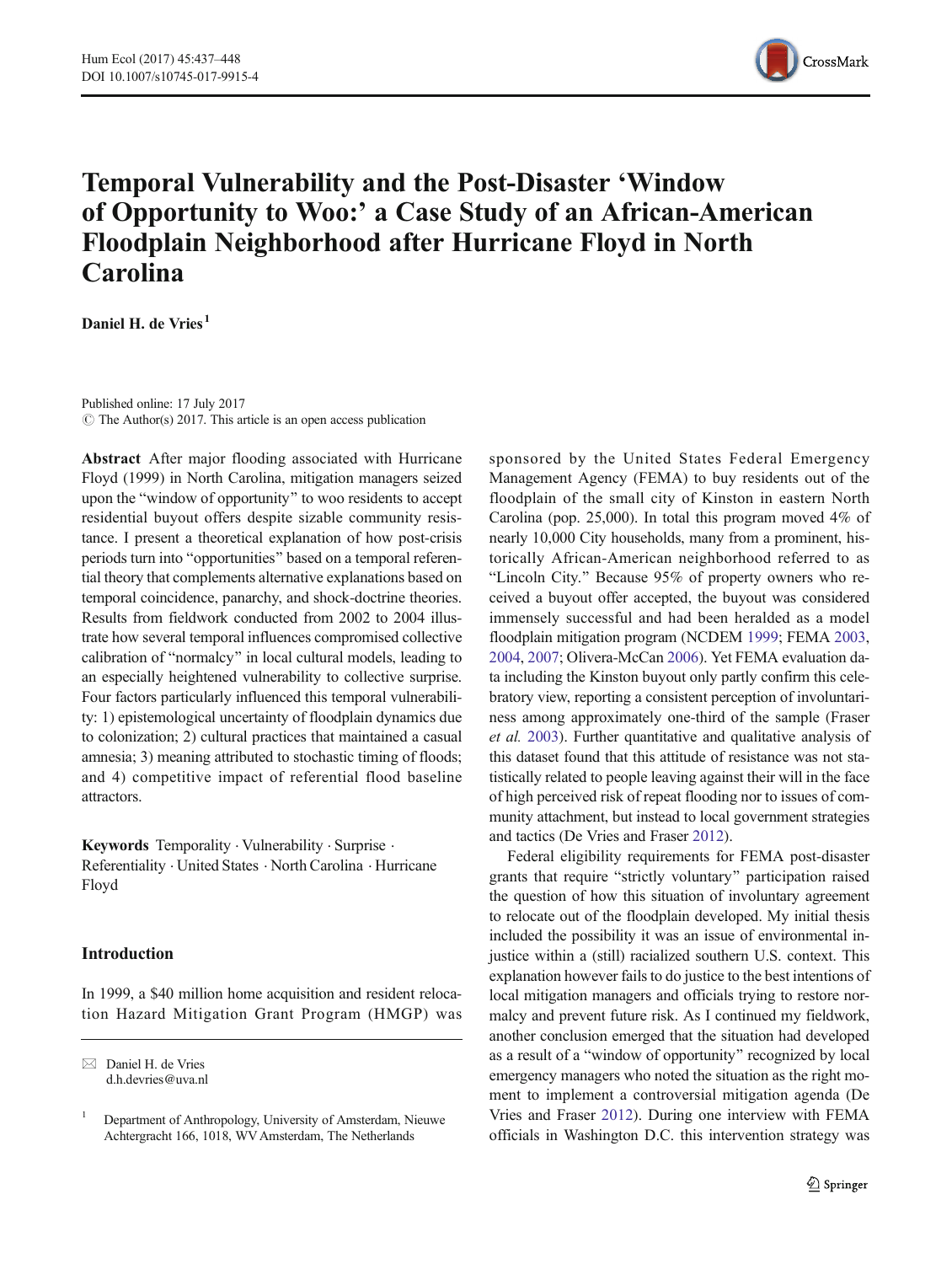emphasized as a common practice (even though it was quickly noted that it may need some reform): "I think often post-disaster decisions can be made by capitalizing on a loss of taking advantage of people…we used to call it 'the window of opportunity to woo' [laugh]^.

Despite common acknowledgment in practice, there has been relatively little theoretical exploration of the post-crisis "window of opportunity" for change (Christoplos [2006](#page-11-0)). In an organizational context, based on Schein's [\(1972](#page-12-0)) idea that crises may be "unfreezing events," Carley and Harrald suggest that this "window of opportunity" is based on a "temporary staggering of basic assumptions" that allows for change from pre-established patterns (Carley and Harrald  $2008:107$  $2008:107$ ). They note that this crisis-induced "thaw" is of limited duration and after the "window" closes change is less likely, thus implicitly focusing on the temporary loss of normalcy among those undergoing the crisis. Yet, within global change literature the few theorists who have directly addressed this issue take a more socio-political perspective (Birkmann et al. [2010](#page-11-0); McSweeney and Coomes [2011](#page-12-0); Manyena [2013](#page-12-0)). For example, McSweeney and Coomes focus on how during the "window of opportunity" post Hurricane Mitch in Honduras the poor were able to mobilize political forces to initiate institutional change and increase resilience, e.g., through relocation of production away from risky floodplains, renewal of social cohesion through more equitable intra-community distribution of land, and by restoration of more diverse income-generation strategies. While they provide historical insight into the impact of sociopolitical factors, their approach seems to presume that all post-disaster "windows of time" are similar in character. The difference between the outcomes of "opportunity lost" or "opportunity used" appears here dependent mostly on the historical ability of involved social movements to effectively manipulate socio-political processes. However, McSweeney and Coomes' analysis does not include issues related to cultural normalcy linked more directly to the temporary staggering of basic assumptions. While they provide historical analysis of root vulnerabilities, they do not address how resilience of Hondurian communities after Hurricane Mitch may also be related to of this population's experience with a series of previous hurricane events in  $1961$  ("July 23rd"),  $1966$  ("Alma"), 1969 ("Francelia"), 1971 ("Sept 9th") and 1974 ("Fifi"), and 1978 ("Greta").

Rather than inquiries into what unfreezes "the normal," other explanations for the agentive power of the "window of opportunity" resemble McSweeney and Coomes' analysis by focusing on what happens during the "window." Birkmann et al. ([2010](#page-11-0)), citing Kingdon [\(1995](#page-11-0)), provide a theory of temporal coincidence to argue that "windows of opportunity" emerge because separate streams of problems, policies, and politics converge to produce a critical time where solutions become joined problems. This perspective is reminiscent of

the socio-ecological theory of panarchy that is based on the idea that risks organize at multiple temporal scales (Bankoff et al. [2004\)](#page-10-0), but may develop into a critical time when dynamics in different temporal scales overlap chronologically, reinforcing each other and leading to sudden cross-scale, "panarchic" revolts (Gunderson and Holling [2002;](#page-11-0) Gallopi [2006](#page-11-0)). Finally, an explanatory "shock-doctrine" thesis for the "window of opportunity" has been popularized by the investigative journalist Naomi Klein. Building on age-old military strategies, Klein argues that a "critical time" may be politically manipulated by imposing an event that holds a shock value. She argues that Milton Freedman's awareness of a critical post-crisis opportunity for economic change led him to support strategies of state-induced terror or exploitation of natural disasters in order to enable the passage of controversial, exploitative policies at a time when citizens are too preoccupied by these upheavals to create an effective resistance (Klein [2007\)](#page-12-0).

These theories have a common perspective that focuses on the description of what happens *during* the temporal window. As such, these perspectives obscure the possibility that the historical and temporal dynamics leading up to the critical time may have already conditioned—facilitated or constrained—the extent to which a positive or negative outcome could develop at all. These perspectives, in other words, do not provide an emic perspective conceptualizing how the unfreezing of basic assumptions among stakeholders may influence the "leniency" of the "window of opportunity" itself.

### Temporal Referentiality

Here, I elaborate on a previously outlined theory (De Vries [2007,](#page-11-0) [2008\)](#page-11-0) to explain the agentive power of the window of opportunity based on an analysis of temporal referentiality in cultural models. Cultural models—although somewhat outdated when associated only to notions of Culture as static can be seen as dynamic explanatory systems that connect parts and emulate relationships among mental constructs. They enable prediction and explanation, and are cultural because they are shared and reproduced within a culture (Holland and Quinn [1987\)](#page-11-0). By necessity, the representation of the environment in cultural models must include historical ecological knowledge that orients expectations to what "normal" system (e.g., floodplain) behavior may look like (Crumley [1994,](#page-11-0) [2002\)](#page-11-0). This includes the recognition of temporal features in the changing landscape and other forms of historical knowledge such as intergenerational memory. This type of knowledge arguably exists in the present through temporal references that calibrate meaning to past experiences (De Vries [2011a\)](#page-11-0). Cultural models integrate broader presumptions about social reality, such as the sociological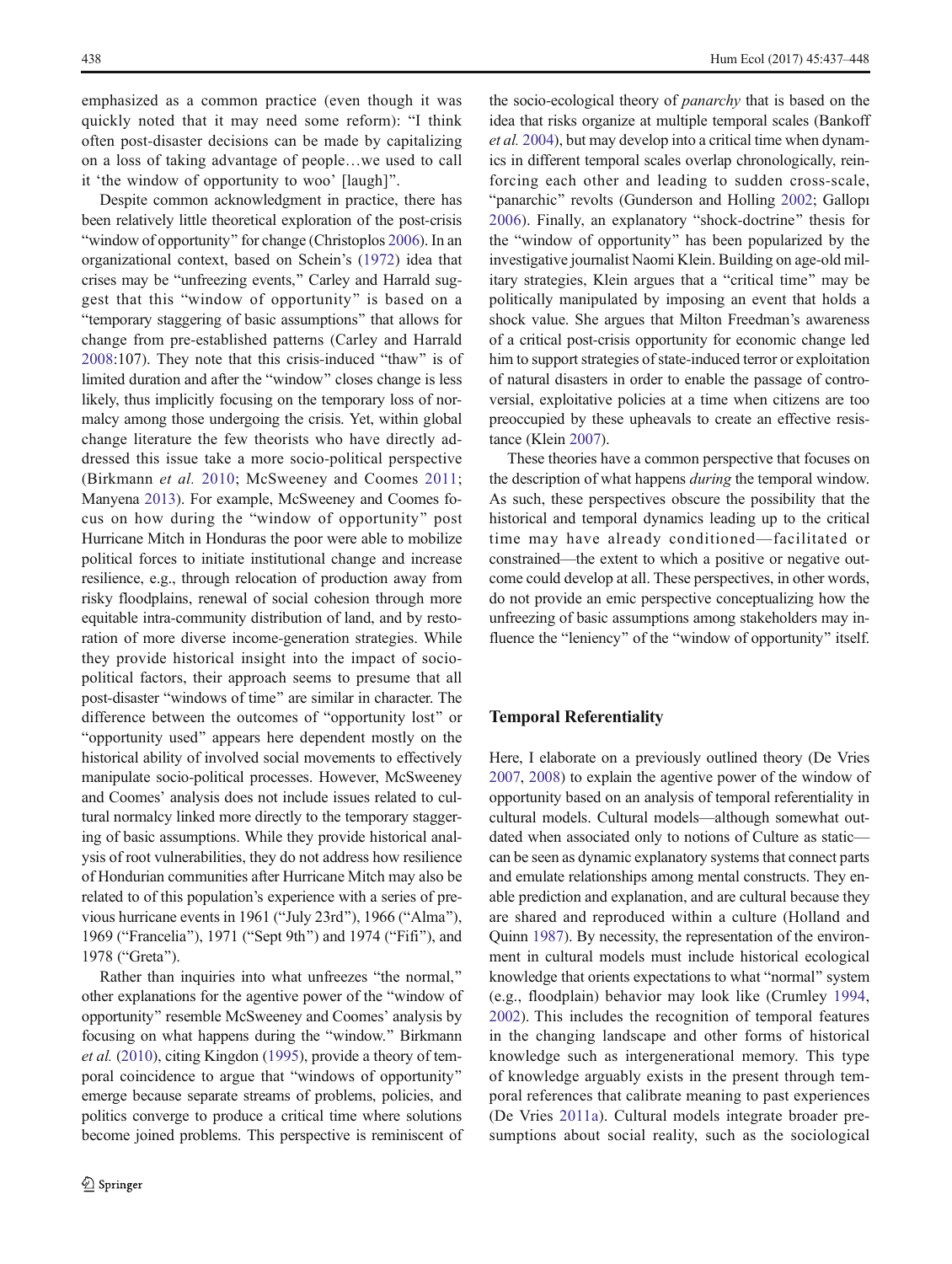framing of risk-society (Beck [1992\)](#page-11-0), but also the particularities of local cultural histories.

From this cultural model perspective, the "window of opportunity^ may become a vulnerability to change—or have increased agentive power to be an "opportunity" at all—when temporal referentiality becomes compromised. As argued previously, the resulting "temporal vulnerability" (De Vries [2008,](#page-11-0) De Vries [2011a,](#page-11-0) [2011b](#page-11-0)) is expressed through the experience of collective surprise, of which the logical consequence would be an unfreezing of long-standing expectations (De Vries [2007,](#page-11-0) [2008](#page-11-0), [2011a,](#page-11-0) [2011b](#page-11-0)). Holling ([1986](#page-11-0)) has characterized surprise from an ecological perspective as occurring when causes turn out to be sharply different than conceived, when behaviors are profoundly unexpected, and when action produces a result opposite to that intended—in short, when perceived reality departs qualitatively from expectations. Because there can be no informed expectation without time series data, cultural memory or personal experience, this vulnerability is temporal; dealing with our being in time, timing and history itself, and should be based on an analysis of derived human expectations. This not to establish the notion that reality is a social construct or that baselines depend on cultural memory (e.g., Hulme et al. [2009](#page-11-0)), but rather to investigate how these temporal constructions produce vulnerability to change.

The temporal vulnerability framework provides a direct explanation for the emergence of critical times based on the notion that the issue of causal concern is time and timing, not as background but as cause, with a key role of history itself through the mediation of cultural models and embedded temporal referentiality, including social time. This is different from the coincidence and panarchic theories noting that critical time is caused by multiple socio-political factors or temporal scales compounding vulnerability in a certain moment of time (Moseley [1999](#page-12-0), Moseley [2002](#page-12-0); Dyer [2002\)](#page-11-0). In these conceptualizations, time is still seen as a chronic state of affairs, a timeline against which pressure builds up. While it is crucial to acknowledge that vulnerability changes through time in unpredictable ways and in varying directions (Bankoff et al. [2004:](#page-10-0)6), these are still claims about historical analysis of vulnerability of any type, but not about the human experience of time rendering certain periods critical, and others not. To understand critical time, I believe a subjective and foremost cultural qualification has to complement other perspectives to take into account our experience of reality, referred to as "social time," a time which is fundamentally rooted in qualitative understanding (Ingold [1993](#page-11-0)), grounded in the "rhythms, pulsations, and beats of the societies in which they are found" (Sorokin and Merton [1937](#page-12-0): 623).

Boonstra and De Boer ([2014](#page-11-0)) in their analysis of socioecological traps claim that these situations are "causally produced through a conjunction of events" (p.26). The distinction between social time and chronological time has however rarely been mentioned by the hazard community (Forrest [1993](#page-11-0); Alexander [2000;](#page-10-0) Bankoff [2004;](#page-10-0) National Research Council [2006](#page-12-0)). Bankoff ([2004](#page-10-0)) uniquely examined the possibility that time itself may contribute to vulnerability, posing a

… temporally produced state of vulnerability… In other words, history also generates its own form of vulnerability that in a real sense underlies all other forms of vulnerability though its recognition as a factor is always more implicit than explicit. First, of course, there is the particular sequence of events that situate people in time and place; then there are the historical processes that determine their condition and their capacity to withstand its effects. But individuals also 'construct' disasters as both a function of their prior experience of hazards as well as from their particular 'class' or social group's perception of what is happening around them (Hilhorst [2004](#page-11-0)). Moreover, disasters are not so much objective events as subjective ones that can be privileged or erased according to a sense of selective memory or collective amnesia (p.34).

Bankoff argues that time itself is as much a factor needing consideration in how disasters are created, as are politics, society, the economy, culture, and the environment. Several other authors identify indirectly the notion that there may be something important to the idea that social time and vulnerability are connected, with attention to issues of cultural memory (Hulme et al. [2009](#page-11-0); Ratter [2013;](#page-12-0) Boonstra and De Boer [2014\)](#page-11-0). Outside disaster literature, "vulnerable times" are typically conceptualized more simply as moments when hazard events impact systems during heightened vulnerability (West [1987;](#page-12-0) Maier et al. [1997;](#page-12-0) Tolich [2004;](#page-12-0) Tolich and Baldwin [2005\)](#page-12-0). The added value of this study is to theorize critical time from a vulnerability perspective and investigate the historical root causes of windows of opportunity. The general vulnerability to hazards perspective within disaster research allows for thinking about factors that enhance the potentialities for loss (Torry [1979](#page-12-0); Oliver-Smith [1996](#page-12-0); Cutter [1996,](#page-11-0) Cutter et al. [2003](#page-11-0)).

To illustrate this perspective, I trace 100 years of flood and socio-political history of Lincoln City. This approach largely follows the argument made by disaster theorists that vulnerability analysis should consist of rigorous historical analysis aimed at understanding causal or root conditions of disasters (Garcia-Acosta [2002:](#page-11-0)66; Hoffman and Oliver-Smith [2002;](#page-11-0) Wisner *et al.* [2005\)](#page-12-0). The case study documents how a "window of opportunity" emerged at the end of this period in 1999 favoring buyout mitigation and illustrates how challenges related to temporal referencing of past flood experiences influenced the course of events during the "window of opportunity." I thus show how the "window of opportunity" to change can conceptually also be seen not just as a historically disconnected social dynamic, but as a systemic vulnerability with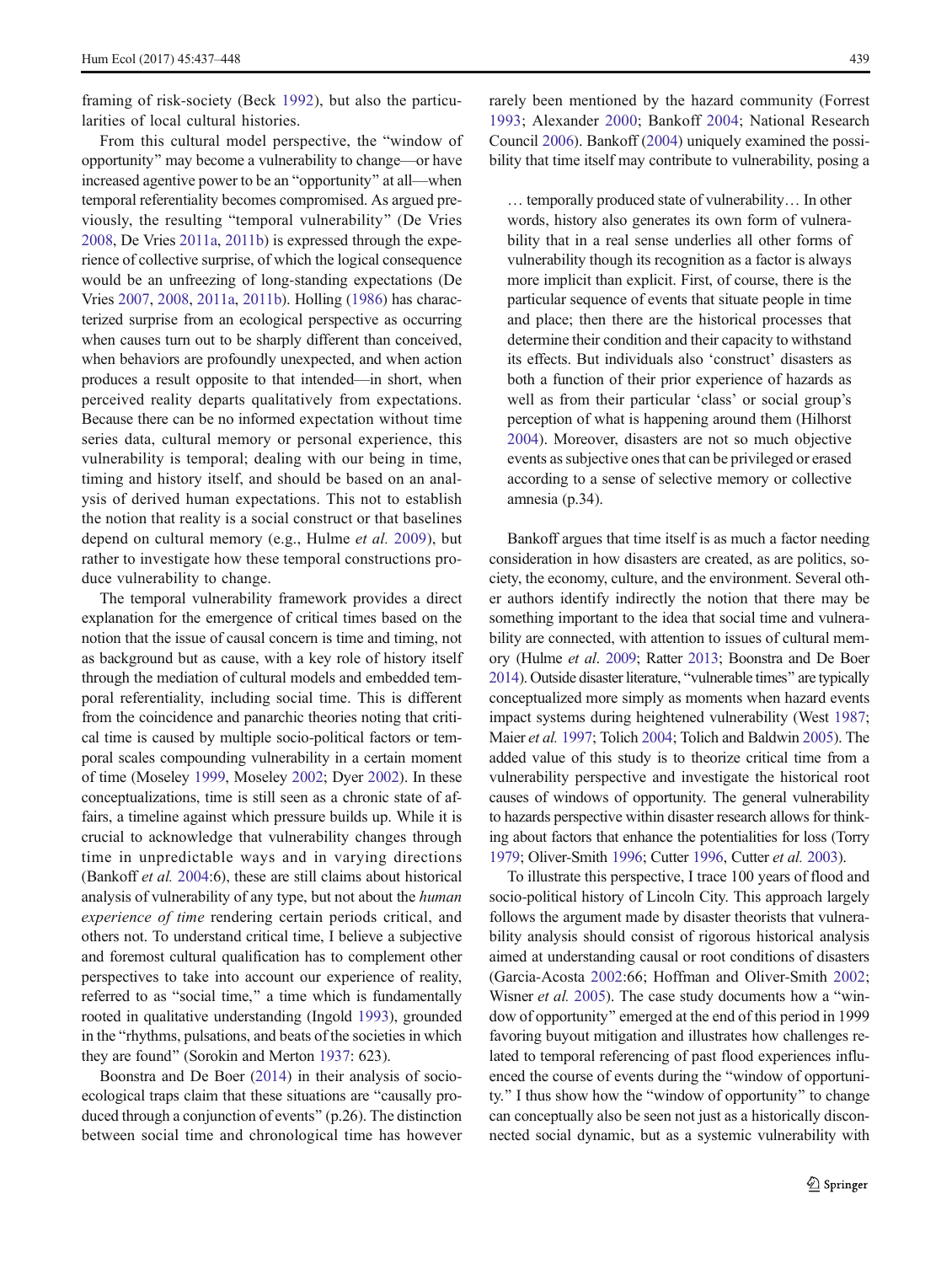historical root causes that deals with the lived-experience of "being in time." I have argued elsewhere that such temporal vulnerability (De Vries [2007](#page-11-0), [2008,](#page-11-0) [2011a](#page-11-0), [2011b\)](#page-11-0) strongly influences the size of the "opportunity field" (or leniency) that exists within the post-crisis experience, and is an influence cocreating "critical time."

### **Methods**

Intermittent ethnographic fieldwork was conducted between March 2002 and August 2005, with short-term visits to the study site on a monthly basis on average. I conducted interviews and documentary research at the archives of the Kinston Free Press at Kinston's Lenoir College. In total, I conducted 50+ informal conversations in various settings and repeated open-ended interviews (average length of two hours) with 18 key informants associated with the minority neighborhood of Lincoln City. Most informants were former residents, with the exception of two lead mitigation officials, and one key mitigation consultant. All interviews were held with informed consent. Questions were focused on historical knowledge and experiences with the local flood ecology, as well as degrees of surprise ("did the flood surprise you?"). In addition, five semi-structured qualitative interviews (average length of 1.5 h) with mitigation officials from the city and surrounding County from the original buyout study (Fraser et al. [2003\)](#page-11-0) were incorporated for further analysis. These interviews included questions about the people and organizations involved in conducting each buyout program, perceptions as to how the buyout process worked, and recommended improvements for buyout program participation. All data were organized using Nvivo qualitative software for transcribed interviews. Temporal references and different conditions that sustained temporal orientations were identified, thematically clustered, and analyzed. The methodological emphasis in this analysis is on the quality of the linkages between cultural expectations and biophysical reality, which can be made visible by methodologically tracing temporal references, or how respondents, documents, or other networks of information bring back the past in narratives (De Vries [2011a](#page-11-0), [2011b\)](#page-11-0). I critically evaluated the quality of these chains of referential transformations (Latour [1999](#page-12-0)) to assess how and to what extent they provide conditions for population surprise.

## **Results**

#### Early Colonization of the Floodplain

After initial colonization of the forested lowlands in the south of the City of Kinston by an educated black man and son of a preacher (Lincoln Barnette), a place of spiritual and recreational needs developed for the black community near the Neuse River bank named Lincoln City (Murphy [2012\)](#page-12-0). Located in what only many years later would come to be formally acknowledged as the Neuse River 100-year floodplain, elderly residents I spoke to noted that their parents consistently referred to the neighborhood of Lincoln City as the "bottoms" or "lowlands" since "water always stood out there." Oral histories suggest that in the 1930s flooding was a seasonal problem, reoccurring anytime the Neuse River was higher than 14 ft or with rainstorms. The Kinston Free Press ([1996d](#page-11-0)) reported a string of flood events that affected the City in 1908, 1919, 1924, 1928, and 1945. Drainage ditches, retaining walls, and other protective structures characterized the Lincoln City landscape and residents learned to not plant too many gardens. Despite a number of moderate to major floods recorded since 1918 by the United States Geological Survey (USGS) (gauge #02089500) at the City of Kinston (Fig. [1\)](#page-5-0), excluding large floods in 1908 and 1913 that occurred prior to the baseline value for the dataset, elderly respondents did not recall their parents talking much about flooding, although conversations about river heights did occur.

One key informant explained that concerns were generally not high because the flood hazard was not perceived to be life threatening. Yet, the racial composition of Lincoln City suggests that this attitude had a deeper cultural logic. Two informants explained:

It was an opportunity to have a decent place to live. That was their main, main concern. They did not ask any questions. Nobody told them anything, so they did not ask any questions.

Excited about their chance for home ownership, the black population lived through the inconveniences "with a nod of mutual understanding." People selling land knew these were properties that flooded from time to time, but the issue was a mute one because the black community which developed provided a golden opportunity for African-American, urban homeownership in the then highly segregated south of the United States (Kinston Daily Free Press [1976\)](#page-11-0). Rather, what developed was a cultural indifference, a sort of "casual" or intentional amnesia (Klein [2005\)](#page-12-0). From the perspective of those living in the floodplain during the period up to a major event of 1954, this series of minor flood events provided a pool of experiences that led to the implementation of mitigation practices by the local community. This "temporal situatedness" of the risk experience established cultural connections among the residents according to their location in time relative to the hazard events that had occurred up to that point.

A major flood eventually came in 1954 when the extremely fast and damaging Hurricane Hazel hit the city. Hazel was not the first hurricane to strike the North Carolina since 1879, yet the widespread damage it caused stands out (Table [1](#page-5-0); Barnes [2001\)](#page-11-0).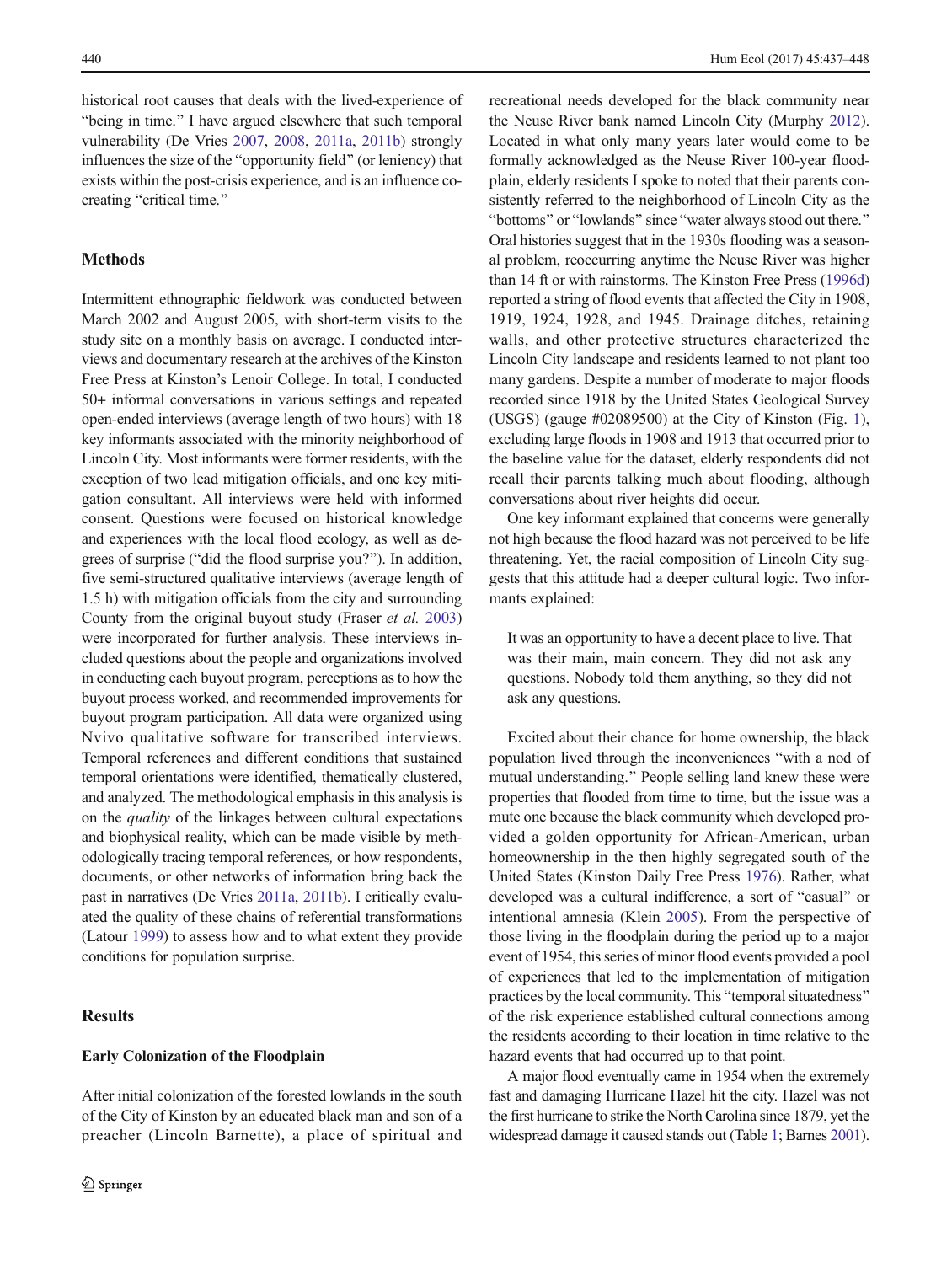<span id="page-5-0"></span>

#### **PEAK FLOW USGS 02089500 NEUSE RIVER AT KINSTON, NC**

Fig. 1 USGS gauge #02089500 Neuse River at Kinston 1919 through 1964

Hazel came with no evacuation orders, no sirens, and the few Lincoln City locals who had a radio erroneously learned from broadcasts that Hazel was still a long way from the coast (WRAL-TV [2004\)](#page-12-0). Elderly informants described Hazel as the first major impact in living memory, and they perceived the flooding as unusual, with standing water knee-deep for four days. While previous hurricanes had hit North Carolina, they noted that Hazel was the first major hurricane they remembered. They explained that the people of Lincoln City did not know they were living in a "floodplain" until Hurricane Hazel. They mentioned that "even the City of Kinston" did not know the area was a floodplain. "People were buying land and houses," was the pre-Hazel reality.

Hazel had a significant impact on neighborhood risk perception, as it shifted the temporal frame of reference. The event was referred to by one informant as a "new flood dimension." Hazel culturally constructed a new temporal reference model that now included a more distinct hazard benchmark with baseline referentiality: an event with relative temporal isolation ("rare") that became starting point or condition against which future changes were measured (De Vries [2005](#page-11-0)). Hazel had suddenly and radically shifted the meaning of the landscape: Lincoln City had become a floodplain. After this event, risk became translated into new architectural designs as residents started building houses higher off the ground.

#### The Beginning of the Buyout Mitigation Agenda

But while Hazel created shifted baseline flood awareness among residents in Lincoln City, public officials at the City of Kinston level, which had a different flood baseline, nevertheless decided to place a new wastewater treatment plant ("Peachtree") in the floodplains next to the neighborhood in the early 1960s. When in 1964 extreme rainfall associated with Hurricane Hilda inundated Lincoln City, local officials noted to their surprise that their investment needed extra

Table 1 Notorious hurricanes since 1879 within 65 miles of Lenoir County, with overall N.C. deaths and damages. Adapted from Barnes [2001](#page-11-0)

| Name/Date      | Category       | Maximum<br>wind | Pressure in<br>N.C. (inches) | N.C. deaths | N.C. overall damages<br>(unadjusted) |
|----------------|----------------|-----------------|------------------------------|-------------|--------------------------------------|
| August 1879    | $\overline{4}$ | $168*$          | No data                      | $40+$       | No data                              |
| September 1883 | 3              | $100 +$ *       | No data                      | 53          | No data                              |
| August 1899    | $\overline{4}$ | $140*$          | No data                      | 25          | No data                              |
| September 1944 | 3              | $110*$          | 27.97                        |             | \$1.5 million                        |
| Hazel, 1954    | $\overline{4}$ | $150*$          | 27.70                        | 19          | \$136 million                        |
| Ione, 1955     | 3              | 107             | 28.00                        | 7           | \$88 million                         |
| Donna, 1960    | 3              | $120*$          | 28.45                        | 8           | \$25 million                         |
| Diana, 1984    | 2              | 115             | 28.86                        | 3           | \$85 million                         |
| Fran, 1996     | 3              | $115*$          | 28.17                        | 24          | \$5.2 billion                        |
| Floyd, 1999    | $\overline{c}$ | $110*$          | 28.34                        | 52          | \$6 billion                          |

\*Estimated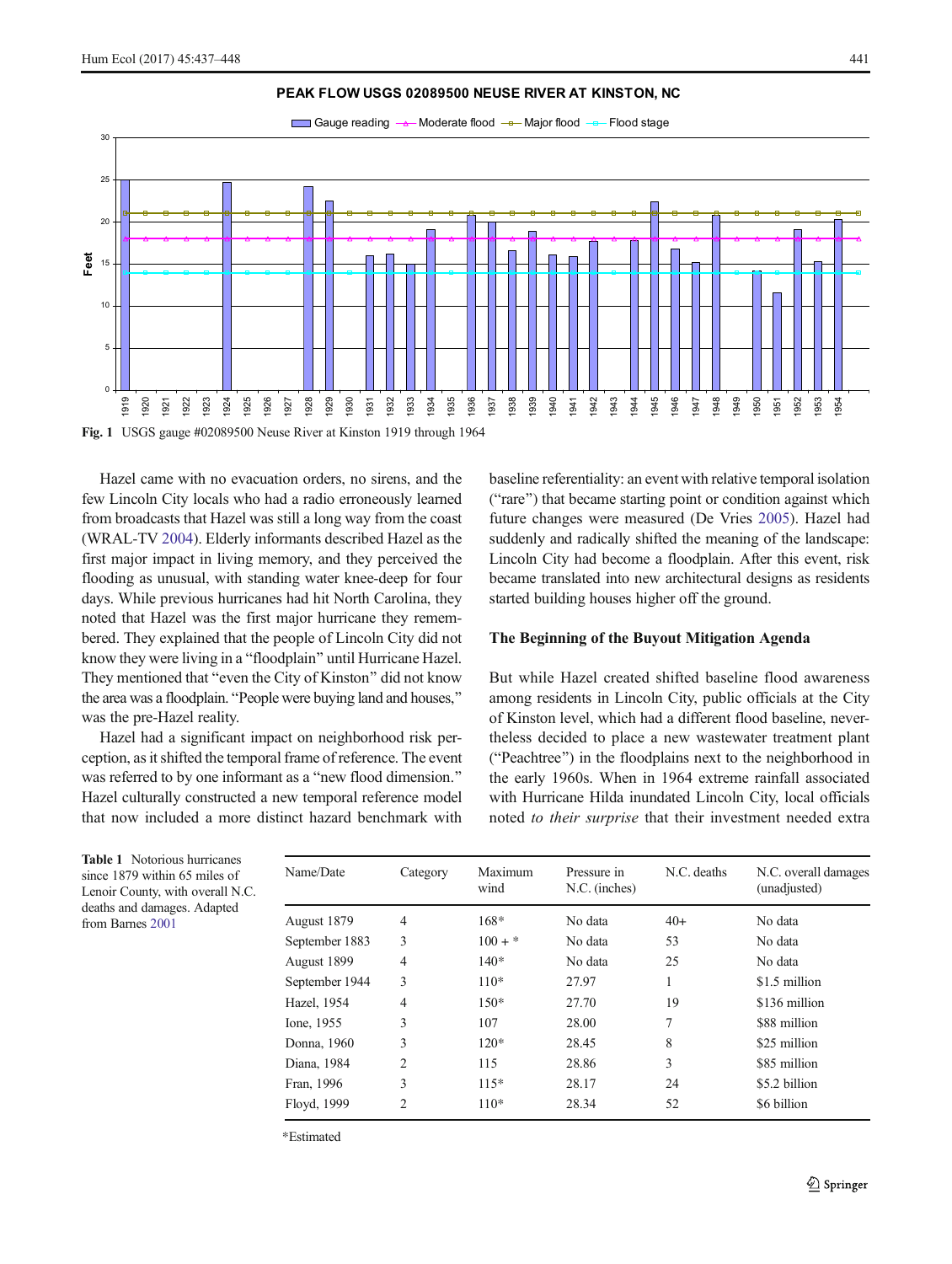protection. Indeed, officials I spoke with mentioned the 1964 flood, yet rarely spoke of Hazel, and the same trend was found in newspapers (Kinston Free Press [1996d](#page-11-0)). With shifts in temporal reference models, Hazel and Hilda reduced the vulnerability for city and its residents to these hazards. This is evidenced by the political momentum which the mitigation agenda received soon after 1964, when city officials traveled to the state capital (Raleigh) to lobby for a system of dams that would manage future Neuse River flooding. Further, the momentum created by Hilda helped initiate the first buyout project, which the City of Kinston financed in a neighborhood of Happersville, an area considered "blighted," and organized by the city's new Riverway Committee. The committee had developed a restoration plan that included building a greenway and parks along the Neuse River, including Happersville, the downtown area, the Kinston farmers market, and Lincoln City. A former, senior planning official told me how the momentum created by the baseline hazards events led to a window of opportunity for community development:

So really, those two ideas kind of came together. It was an opportunity, like right now you would have found the idea of the much later Acquisition and Relocation Program [FEMA], there were already some fundamental planning blocks, if you will, of ideas as far as creating the park system across the river as a place where it floods, a place probably not the best place to live.

With the same agenda in mind, the city started a \$2.1 million Housing and Urban Development financed floodplain acquisition project in Lincoln City in 1978. However, in the 1980s the State of North Carolina changed the criteria for ranking their competitive projects, making elevation and relocation more difficult and the city management reluctantly resorted to more renovation in place.

While the mitigation agenda had Lincoln City as one of the target buyout areas, Neuse River heights between 1964 and 1996 never reached major flood levels (except possibly in 1975), although there were certainly a number moderate floods (in 1966, 1972, 1978, 1979, 1983, 1987; Fig. [2](#page-7-0)).

This period coincided with the eventual building and completion of Falls Lake Dam and Falls Lake Reservoir in 1981. This altered the Neuse River's flood ecology, apparently reducing flood height levels by managing drainage release from Falls Lake upstream near Raleigh. Although Falls Lake Dam's operational mandate was not restricted to flood control and included important drinking water and recreational mandates, downstream communities understood its significance to be solely mandated by flood control. After 1981, river heights at Kinston seem to indeed have decreased (Fig. [2\)](#page-7-0). Both residents and the Planning Department readily attributed the reduction in flooding to the dam. During this period, the temporal situatedness of the population relative to flood hazards

became contextualized not by casual amnesia at the local community scale, but by a city-wide belief in technological progress and temporal reference to two baseline events: 1954 Hurricane Hazel flooding for the residents of Lincoln City, and 1964 rainfall from Hilda for city administrators.

## The Fluke of Fran

A generation later, Hurricane Fran hit Lincoln City on September 6th 1996. When Fran made landfall in Wilmington, Kinston was right on the edge of a swath of four to six inches of rain. Because of the relative lack of recent experience with these events, initial expectations about the impact of the hazard diverged from the reality that followed. In an early report on the impact of the storm, the Kinston Free Press quoted a local Kinston resident who evaluated the impact by referencing Hazel as comparison: "...as bad as Fran was, she was no match for Hazel. That storm took the roof off my house" (Kinston Free Press [1996a](#page-11-0)). But soon after the immediate wind impact subsided, an early warning was communicated via the Kinston Free Press that high water as a result of heavy rains from Hurricane Fran north of Lenoir County was expected to travel down the Neuse River from Raleigh and could cause flooding in some low-lying areas of Kinston. While the Fire Chief precisely spelled out the area of Lincoln City likely to be affected, the paper provided an optimism shared with the city engineer that there was serious doubt if any of the structures would be affected unless there was additional rain: "We know it is coming ... there are only a couple of areas that will be affected. We're not expecting the Jonestown flood^ (Kinston Free Press [1996b\)](#page-11-0). However, on September 11th the newspaper reported not only an additional 1–2 in. of upstream rain, but that in addition State Officials had to deal with rising waters released from dams across the state. Reports from anticipated flooding of homes in upstream Smithfield and Goldsboro were alarming. The newspaper quoted the Goldsboro city manager: "...the expected crest is the highest I've ever seen and I've been here  $25$  years" (italics added). As the river continued to rise over the following days, the newspaper prepared its subscribers by reviewing past floods. At the same time, the optimistic distancing suggested by the historical review article entitled "Floods a more common occurrence in the past" brought the experiences of the series of pre-1964 floods back to consciousness vividly in context of the developing event. In particular the 1964 Hilda flood became the significant baseline against which to the impact of the coming event was evaluated. In a small article on the evacuation of tobacco warehouses, a floor manager referred the memories of his elder colleagues:

'They tell me the floor was covered in water when the river flooded in 1964. If it made it in here then, it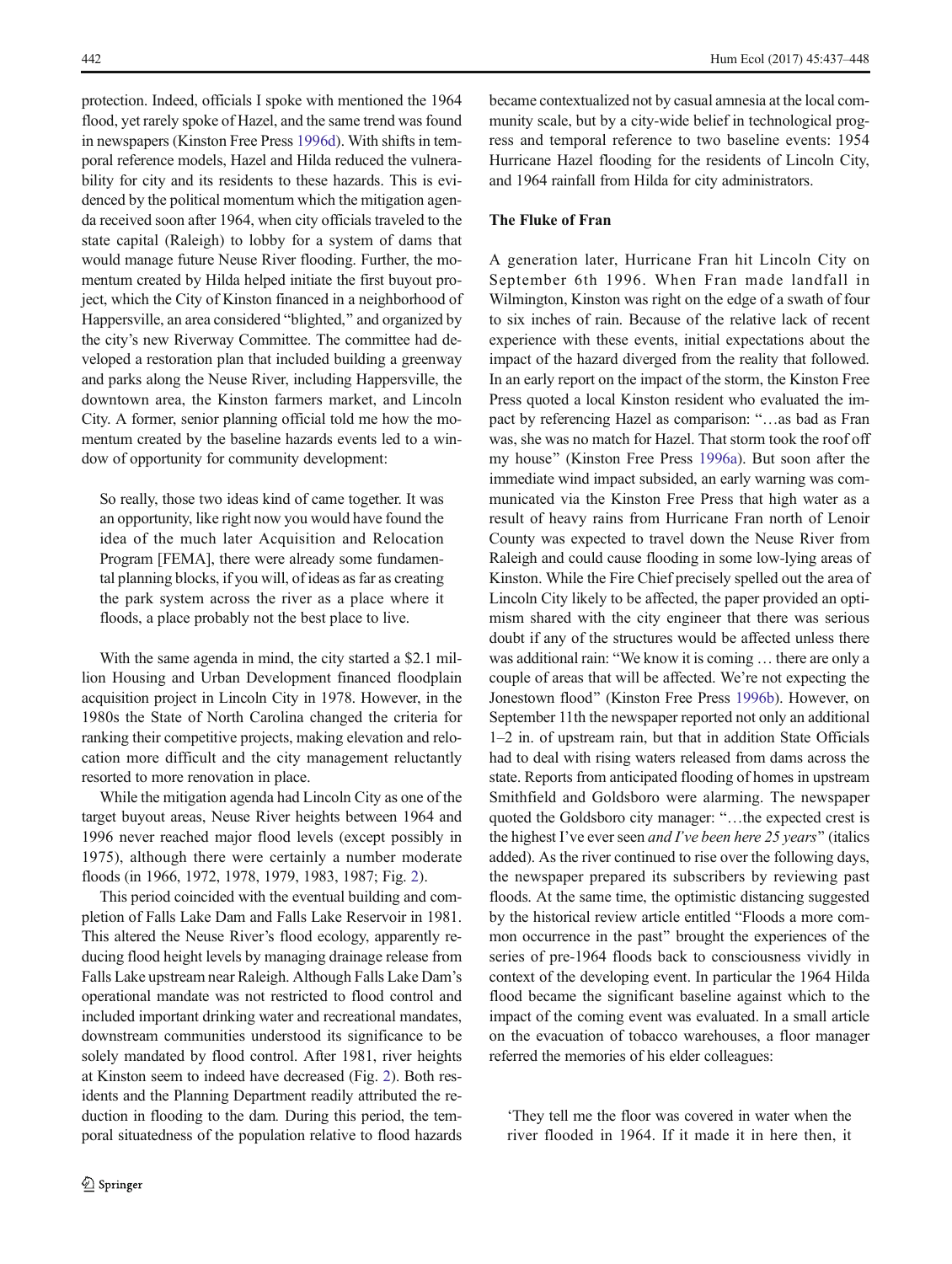<span id="page-7-0"></span>

#### **PEAK FLOW USGS 02089500 NEUSE RIVER AT KINSTON, NC**

Fig. 2 USGS #02089500 Neuse River at Kinston 1964 through 1996

probably will this year, too.' The flood of 1964 put the river level up to 22.9 feet. This flood is expected to crest between 23 and 24 feet. 'This is a new experience to us,' he said. 'We've never experienced anything like this, we're having to pretty much go by what folks at Emergency Management tell us.' (Kinston Free Press [1996c](#page-11-0)) (italics added)

On Monday, September 16th, the Kinston Free Press reported "Neuse river swamps south Kinston" due to a combination of Hurricane Fran, subsequent heavy rains, and releases from the Falls Lake Dam, producing an "unprecedented flood" ( [1996e\)](#page-11-0). Two days later, the Free Press led with an article stating that water would remain high for at least a week, since there were still releases from Falls Lake Dam ( [1996f\)](#page-11-0). Fran came as a surprise, indicating the reintroduction of a vulnerability with temporal origin. Even the floodplain administrator told me he had not thought that Fran could occur:

Well, I have been the floodplain administrator since '92. To be honest, from '92 to '96 I did not think it would ever happen here. It was an area… I was new at the business. Until you see it, you just don't believe it will happen to you. It was a surprise!

Within a few weeks following the floods, the city organized a public meeting at the Nature Center, located in the area that used to be Happersville, concerning the possibility of a Fran buyout. As Kinston's former senior planning official explained to me, the idea was to use the history of Happersville as an example of what would be possible in a buyout. This time, the city had taken note of FEMA's new Hazard Mitigation Grant Program (HMGP) and their attitude

was to not waste any time getting started on the buyout, suggesting that the event was seen as a post-disaster "window of opportunity^ for a permanent solution of relocating residents out of the floodplain (Kinston Free Press [1996b](#page-11-0)). As the Free Press reported:

Local leaders say it would be a big gamble—in both dollars and lives—to rebuild hundreds of homes that lie in the Neuse River's 100 year floodzone. They want residents to consider a buyout from the federal government and moving. ( [1996h](#page-11-0))

As a result of the campaign, 420 houses were demolished and residents relocated, preventing an estimated \$6.4 million of damage when the next disaster (Floyd) hit. But despite this and Fran's damaging impact, many residents did not participate, and opposition against a buyout grew. In Kinston, one city official noted that "with Fran the intake people, the consultants, had to go out and walk the streets and knock on doors and send out letters and that sort of thing in order to get people to sign up because there was not any threat of flooding at that time." I spoke to a senior African-American couple who had participated in the Fran buyout in their new house located on higher ground, who said that there was a lot of bitterness in the community because they felt that there had been no political alternative to moving:

Many people lived there for years and years and years. After Fran [1996], of course, a lot of those people, they did not want to sell. They wanted to really just have their homes redone and they wanted to stay there. …We could stay! They could stay! But what was made clear, if you choose to stay, you were on your own.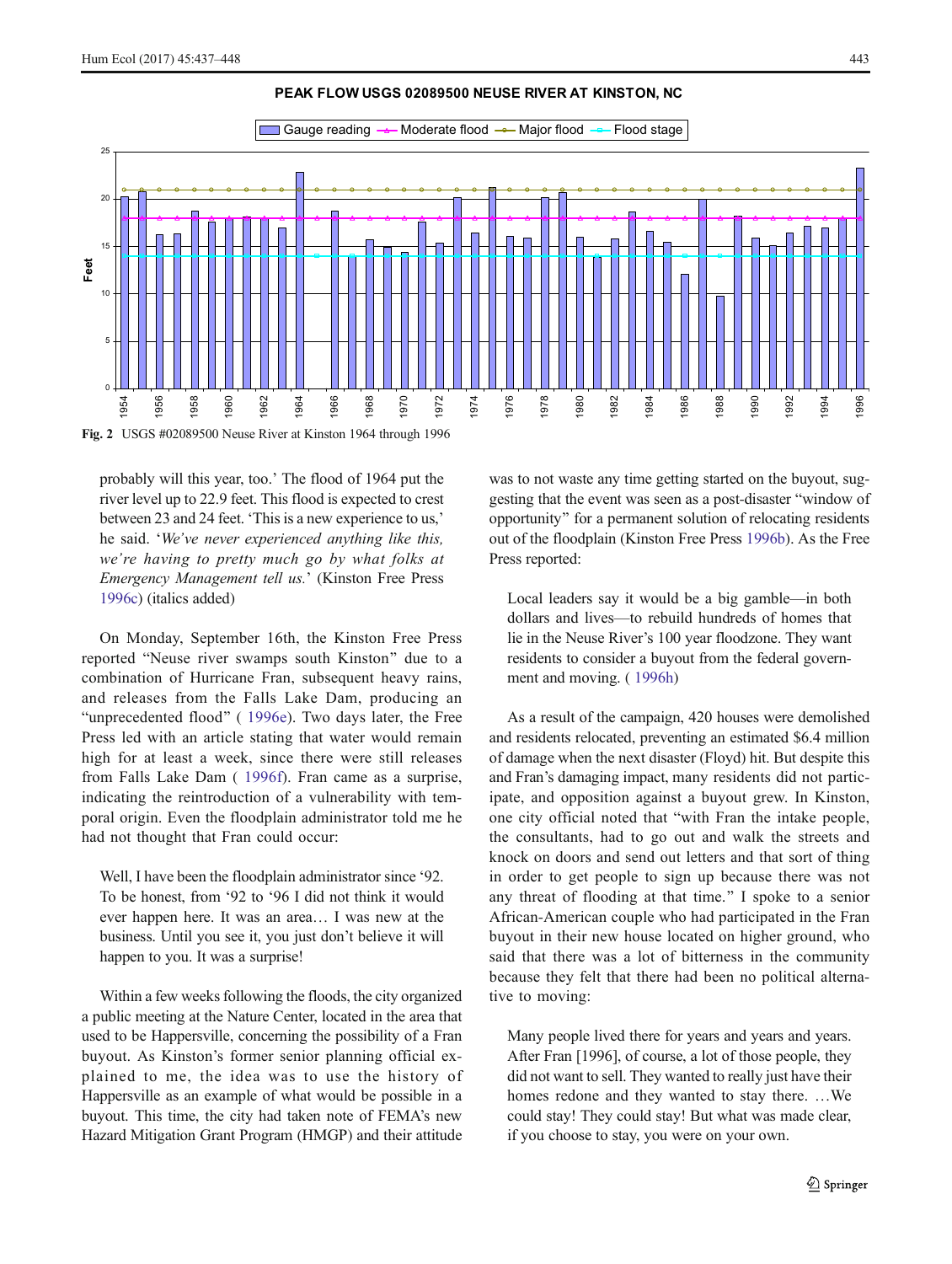These mixed emotions were further aggravated by the historical context in which Fran occurred. Within historical consciousness, Fran challenged the baseline memory-events provided by the Hazel-Hilda scenario that had predicted that a three to four day flood was in the realm of possibility and defined the normal. Fran reoriented this cultural model by suggesting that seven days of slow drainage of flood water was possible, although the peak flow (cubic feet per second) of Fran (24,000) was less than that of Hilda (26,000). But this change in the temporal reference model did not serve to warn people that perhaps underlying, changed ecological conditions should be of greater future concern. Instead, Fran was publicly perceived as a strange event. Although a surprise, to many locals the single event simply did not provide enough evidence of systemic change. Hurricane Fran was interpreted as an accident, or fluke. When the buyout manager drove me around in the floodplains of Kinston, he told me that the people did not sign up in 1996 because:

The first one, Fran, they thought was a fluke. One guy who taught my children in school had lived there for 40 years. He was called out by the National Guard. I said why don't you sign up? 'Well, I've lived here all my life,' he said, 'this is not going to happen again.'

Many residents in Lincoln City and Kinston felt it was not Fran that flooded their properties, but human error. Since 1981, Falls Lake Dam had introduced safety to the area, as evidenced by the lack of flooding since Hilda in 1964. As a result, the struggles of the slow draining flood which the city encountered in 1996 were only partly attributed to the hazard itself. Without the interference of the upstream engineers failing to empty the dam before hurricane season—the argument went—the duration of the flood would have been shorter, and to many the flood would have been less dramatic, less or equal to Hilda or Hazel. This sentiment was so prevalent that a local social movement developed in Kinston that included petitions for justice and accusations directed at the U.S. Corps of Engineers (Kinston Free Press [1996g](#page-11-0)).

The historical context that made Fran appear a fluke may have been echoed in another unsuccessful attempt by the mitigation office to make use of a "window of opportunity" that emerged after rains of El Nino that flooded 200 homes in Rivermond in 1998. The effort remained largely unsuccessful, as it had been during Fran, due, one official argued, to the fact that the city had allowed residents to move back in their homes too soon after the flooding, and that telling them that they "could not build back" appeared more dictatorial than a provision of useful information. With the aid of FEMA, city officials refined their mitigation strategy once again, now finessing the use of the "substantially damaged" designation to lock homeowners in a buyout through federal regulations that made it more difficult to repair or rebuild. The experience

further strengthened the resolve of the Planning Department to relocate residents out of the floodplains. The building inspector noted: "We were all committed."

#### The Surprise of Floyd

The arrival of Floyd as a potential threat to the City of Kinston was noted only three days after Hurricane Dennis had made two remarkable journeys over Kinston and left the Neuse River swollen above flood stage on September 11th 1999, cresting at 15 ft (Kinston Free Press [1999a](#page-11-0), [1999b](#page-11-0)). The timing of the monster hurricane Floyd could not have been worse. Suddenly, flooding became a major concern for Lenoir County: "I don't want to speculate and create a panic," Lenoir County's Emergency Manager said, "it's something we are going to monitor closely and I would encourage residents in the low-lying areas to do the same^ (Kinston Free Press [1999c](#page-11-0)). The paper printed a map of southern Kinston showing the flood boundaries of Hurricane Fran three years earlier. While the amount of rainfall due to Floyd was not known the expectation was that "these same areas" could be affected." One day later, this expectation was confirmed (Kinston Free Press [1999d\)](#page-12-0).

Floyd hit Kinston on Thursday evening with winds of only 75 miles per hour, barely making hurricane strength. While the Friday newspaper reported on the immediate status of Kinston residents, officials communicated that as a result of the large upstream drainage of water through the Neuse River watershed combined with the release of water from Raleigh's Falls Lake Dam, a delay in flood crest was expected (Kinston Free Press [1999e](#page-12-0), [1999f](#page-12-0), [1999g,](#page-12-0) [1999h](#page-12-0)). In most articles not dealing with the immediate logistics of wind impacts, the overriding sentiment was temporal both in terms of certainty—as in "I have never seen anything like this in my 51 years"—and uncertainty—"I don't know what it's going to look like in the morning, God only knows.^ At the edge of Lincoln City, where Lincoln and Tiffany streets crossed, the rising flood waters increasingly alarmed residents. Already on Monday September 20, many prepared to leave, but the actual flood height was still not anticipated by many in the neighborhood. The flood turned the small City of Kinston at one point into a virtual island in a sea of washed out roads and swollen creeks, canals, ditches, and tributaries. Many residents were caught in the rising waters after they returned to their homes as they had not been sufficiently warned of the coming floodwaters. The swift river rise surprised enough residents to leave them stranded on the roofs of their houses in the early morning. In total, the city's emergency services ended up evacuating residents from about 450 flooded homes (Kinston Free Press [1999i](#page-12-0)).

The city's buyout manager explained to me how after Floyd, everything changed: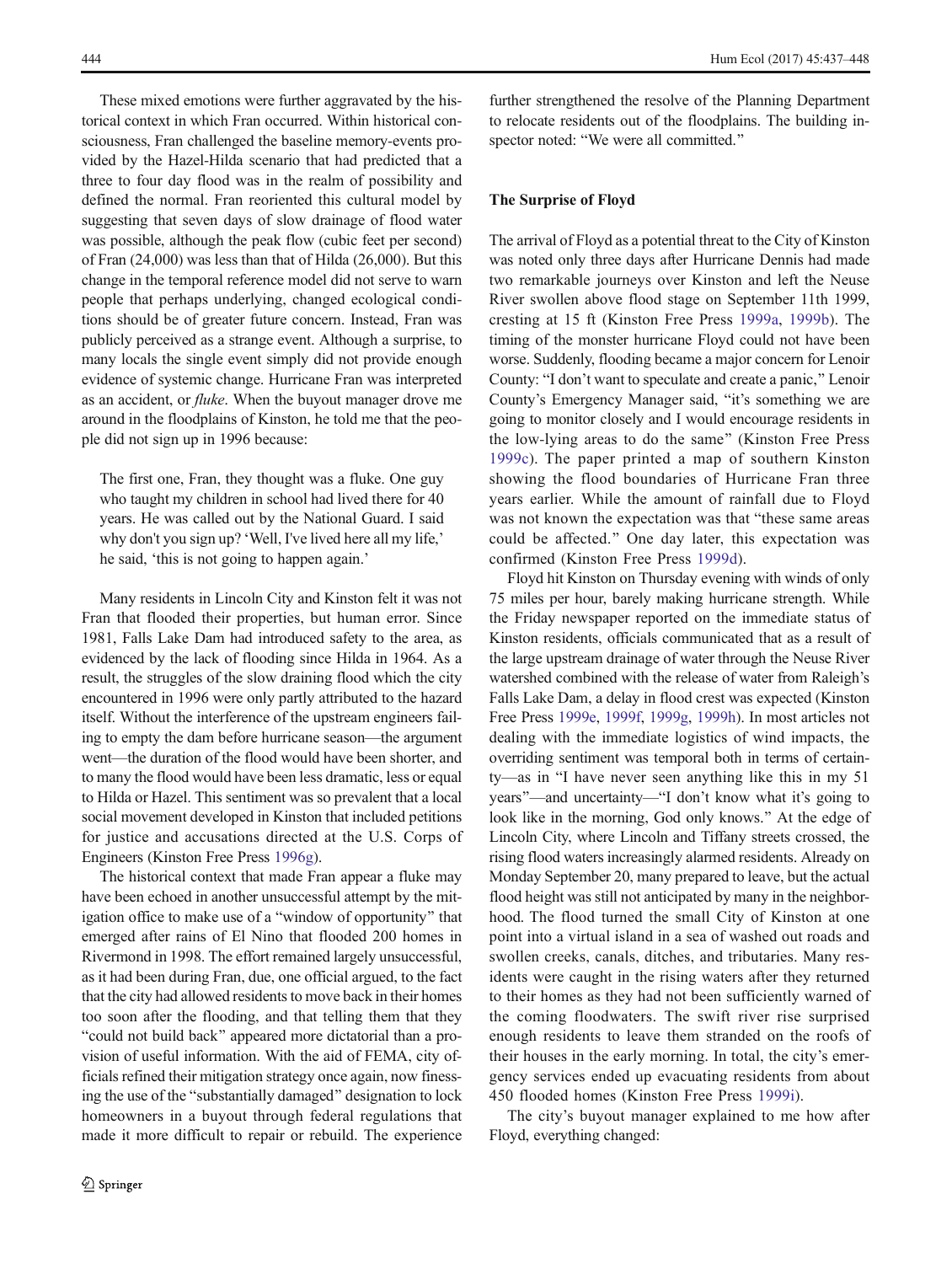Floyd occurred on a Thursday, I came in this building on Friday. There was nobody here on this end of the building but me. I hear a knock on that window. It was the guy who said he would not sell after Fran. He said, you told me, I did not listen, I am here to tell you I am ready to go. So... in a sense… and this is a … personal observation.. the best thing that ever happened to the City of Kinston with regard to future flood was Floyd. … Because it came almost 3 years to the day, they were both. .. one was September 6, one was September 15, and it made the point that this can happen to us ANY time. And therefore we had people, even though both of these projects were volunteers…. they came and signed up, asked to be bought out. The mindset changed from a once in forever circumstance to this can happen to us again, and there before we have had that much difficulty. (Italics added)

The mindset had yet again shifted. From a cultural model in which Fran was seen as abnormal—"a fluke"—Floyd undermined the Hazel-Hilda temporal paradigm and showed that Fran in fact had been an early warning. The local buyout manager summarized this new cultural risk model as tempo*rally indefinite*: "this can happen to us  $ANY$  time". Within the mitigation agenda, Floyd's impact was to combine spatial displacement with temporal "unplacement," or an inability to make sense out of the temporal situation. The surprise of Floyd created a cognitive crisis of perception. As the senior planning official put it "Floyd made believers out of people." He suggested it was in particular the influence of Fran, only three years earlier, which made the decisive difference:

And I think that has to do with the repetitive issue. Before Floyd, Hurricane Fran came along. At that time it was a first-time event. Before that it was'64, so like 32 years for the previous one, and the persistent idea—what I noticed for the few decades that I was there before the 1996 floods—was "well it happens. But it will be so rare, so… as long as we build outside the 100 year floodplain we should not worry about it [flooding] too much."

It is within this period of temporal, spatial, and cognitive disorientation that the city's buyout strategy finally had its decisive, intended impact, achieving nearly 100% success in Lincoln City. In one of the interviews from the buyout study (Fraser et al. [2003](#page-11-0)), the way in which city officials sold the program illustrates how the various elements came together to put flooded property owners in a situation where it would be difficult for them to remain unconvinced of the logic of participation:

We were able to meet them at the center on the edge of the floodplain when they wanted to get to their house.

We took them back in boats, whatever it took, to get medicine and clothes…whatever they needed out of their flooded house to where they could use it in a temporary location. At the same time we demonstrated to them how bad it was. We tried to impress the vision of what they were seeing in riding in a boat back to their house and get them to project that out a few years. Are you going to be able or are you going to want to deal with this again? We were able to talk to them. We were able to sell HMGP. We were able to sell our buyout program.

Having learned from previous experiences, the city used legal pressure through the "substantially damaged" designation to create more complications for residents to reject the buyout idea (De Vries and Fraser [2012](#page-11-0)). In the midst of residents' chaotic spatial, temporal, and cognitive uncertainty, Floyd provided a rare opportunity for the city to effectively align its planning goals. The city, in fact, added another temporal element to the mix of vulnerabilities, namely the predetermined speed with which it handled the buyout in order to take full advantage of the duration of the crisis—the "window of opportunity."

#### Discussion

As experience dictates, the heightened concern that overrides daily life in a crisis is bound to fade when things return back to "normal." For any emergency manager this normalcy is the first aim in the alleviation of human suffering. However, as shown in this historical review of 100 years of flood history in a minority neighborhood, the period leading up to the return to normalcy may also be actively manipulated by mitigation managers as a "window of opportunity" for change. In this case history, several critical moments emerged that provided the City of Kinston the opportunity to progressively develop and implement a mitigation buyout program, refining the strategic skills in the process. However, this case shows that social-political explanation of the success of the temporal "opportunity" whereby residents opted to participate despite hesitation, does not fully account for the unprecedented success of the buyout program after Hurricane Floyd. In the light of longstanding resistance and failed attempts, another major factor influencing mitigation success during "windows of opportunity" appeared related to historical vulnerability of the community to surprise, influenced by culturally ascribed referential meaning and learning derived from specific histories of events that can be characterized as a temporal situatedness. For example, had Hurricane Hazel occurred earlier in Lincoln City's colonization of woodlands, the floodplain would have emerged earlier, and black residents might have been able to organize a less casual approach to flooding at an earlier time,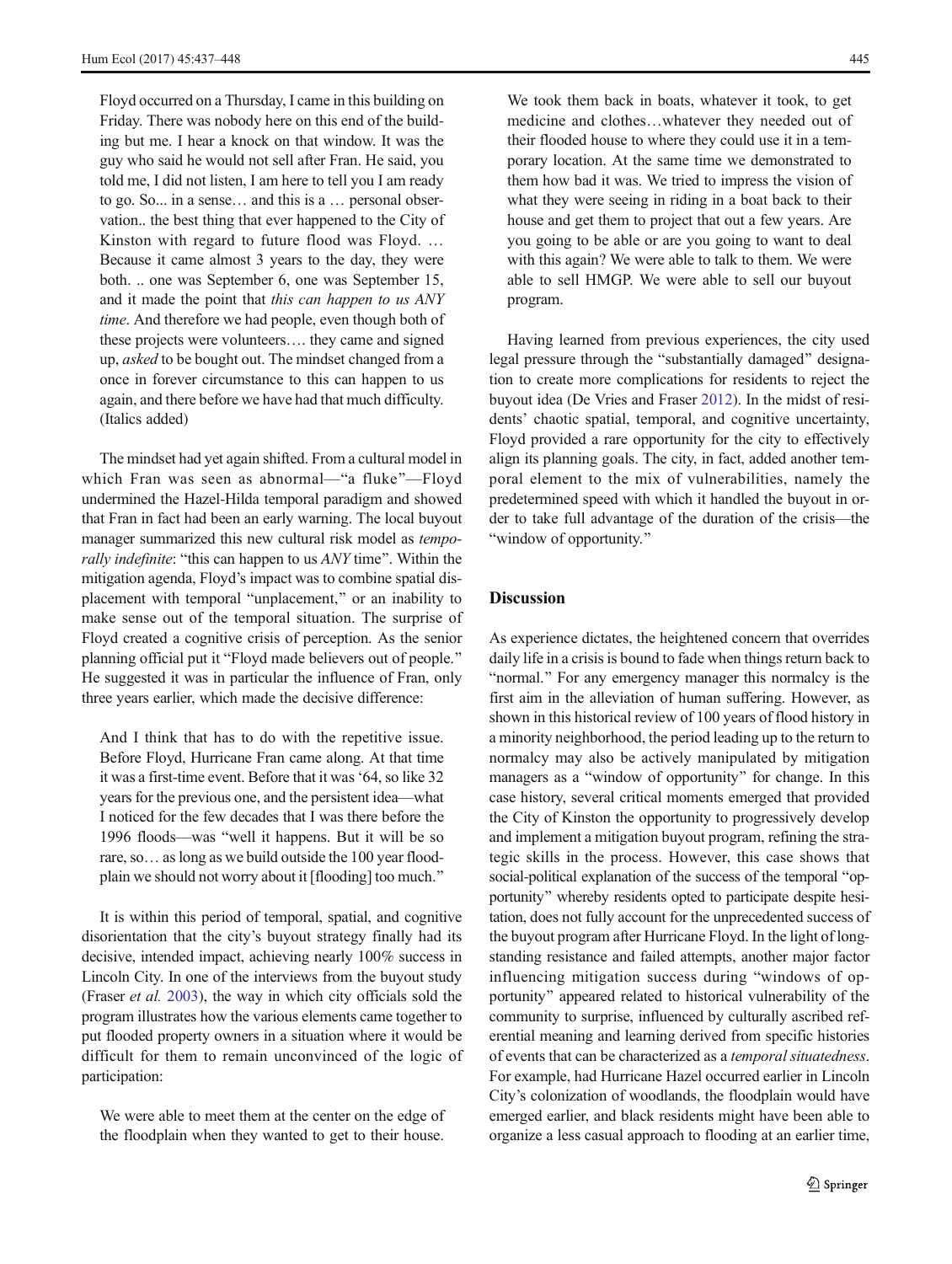<span id="page-10-0"></span>

Fig. 3 Temporal vulnerability through chronological time with three periods and major influences for residents dwelling in Lincoln City neighborhood

perhaps even organizing the construction of protective levees. Had the period between Hurricane Hazel in 1954 and Hurricane Fran in 1996 not been one of low hurricane activity, Fran may have been sufficient to convince more homeowners to accept a buyout offer. Had Fran been followed by Floyd not three but 30 years later, Floyd may have been regarded as another fluke.

The results show that temporal vulnerability varied historically in at least three distinct periods, each characterized by different temporal situatedness of the population and different critical moments relative to the hazard history (Fig. 3).

This history also emphasizes how this temporal vulnerability is historically produced by the coupling of path-dependent histories with cultural expectations calibrated in cultural memory and other temporal referencing of previous historical events. Four general factors seem to have influenced temporal vulnerability throughout the entire 100 year history described: 1) Epistemological uncertainty of floodplain dynamics, such as is the case in a newly colonized environment or an environment altered as a result of engineering (e.g., a dam); 2) Cultural practices that maintained a casual amnesia, such as a culture of indifference or denial in Linclon City, or optimistic belief in technological progress leading to reduced attention to the primacy of environmental monitoring practices in the city overall; 3) Cultural meaning attributed to stochastic timing of floods, which occur at random moments in time, such as the notion that Hurricane Fran was a fluke, despite the fact that it was a clear warning of systemic change; and 4) Competitive impact of referential baseline attractor—such as Hurricanes Hazel and Hilda—which calibrate the meaning of risk experiences and the salience of historical memory relative to other events. These factors are individually not new to risk analysis. For example, the baseline issue has been long observed in the form of cognitive anchoring bias provided in risk psychology

(e.g., Tversky and Kahneman [1974\)](#page-12-0). However, taken together they provide an original analytical framework from which to analyze the extent to which surprise conditions may develop into critical times, and detail a vulnerability perspective that is inherently temporal and may be of influence along with social and physical vulnerabilities commonly studied.

## Conclusion

Using a referential theory I address the concept of a post-crisis "window of opportunity" as a temporal vulnerability that exists because of compromised temporal referentiality embedded in local cultural models. The case study shows how a specific temporal situatedness developed for Lincoln City residents. On the eve of the impact of Hurricane Floyd, this led to a heightened potential for loss—a temporal vulnerability that can be characterized as a condition for collective surprise. This condition materialized as a temporal "unplacement," or inability to make sense out of the temporal situation. This explanation, I argue, focuses directly on the collective unfreezing of preexisting expectations, and helps to explain why the "window of opportunity" was so successful after Floyd, as opposed, for example, to the "fluke" of Fran. As Floyd's post-flood "window of opportunity to woo" emerged, mitigation managers successfully obtained high rates of participation. For some residents this was a unique chance to move out. For others it was an unsurmountable barrier to staying in place.

Compliance with Ethical Standards Fieldwork for this the research was financially supported through an ethnographic summer grant funded by the UNC-Chapel Hill (UNC) Center for the Study of the American South, a Wenner-Gren fieldwork dissertation grant, a National PERISHIP Dissertation Fellowship in Hazards, Risk, and Disasters from the Public Entity Risk Institute, and an Integrative Graduate Education and Research Traineeship program at the UNC Carolina Population Center. There are no conflicts of interest. Respondents interviewed for this paper all provided informed consent.

Open Access This article is distributed under the terms of the Creative Commons Attribution 4.0 International License (http:// creativecommons.org/licenses/by/4.0/), which permits unrestricted use, distribution, and reproduction in any medium, provided you give appropriate credit to the original author(s) and the source, provide a link to the Creative Commons license, and indicate if changes were made.

## References

- Alexander D. (2000). Confronting catastrophe: New perspectives on natural disasters, Oxford University Press, New York.
- Bankoff, G. (2004) Time is of the essence: Disasters, vulnerability and history. International Journal of Mass Emergencies and Disasters, November 2004, Vol. 22, No. 3, pp. 23–42
- Bankoff G., Frerks G., and Hilhorst D. (2004). Mapping vulnerability, Earthscan, London.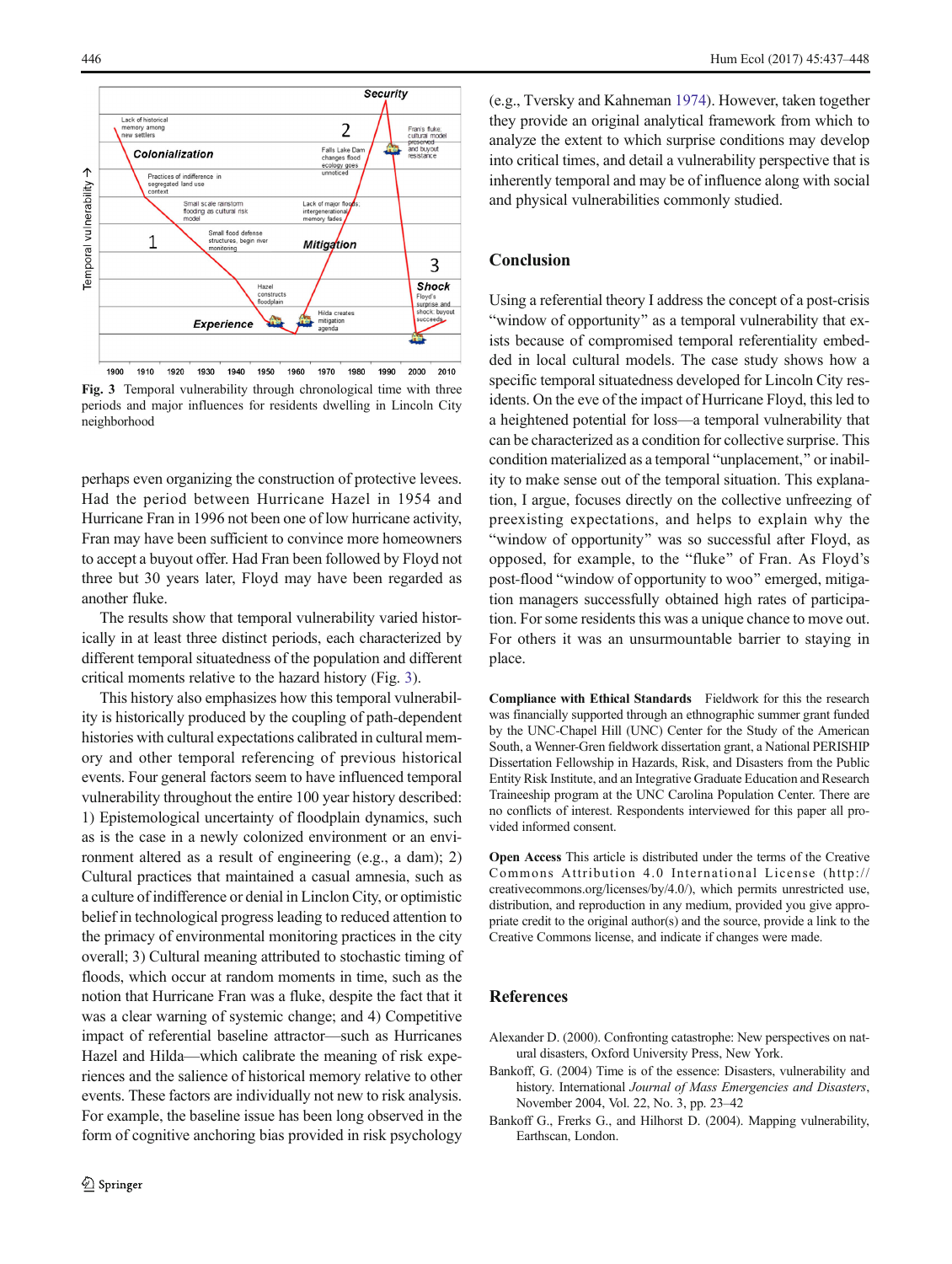- <span id="page-11-0"></span>Barnes J. (2001). North Carolina's hurricane history, University of North Carolina Press, Chapel Hill.
- Beck U. (1992). Risk society: Towards a new modernity, Sage, London.
- Birkmann J., Buckle P., Jaeger J., et al (2010). Extreme events and disasters: A window of opportunity for change?. Analysis of organizational, institutional and political changes, formal and informal responses after mega-disasters. Natural hazards 55: 637–655.
- Boonstra W. J., and De Boer F. W. (2014). The historical dynamics of social-ecological traps. AMBIO 43: 260–274.
- Carley, K.M. and Harrald J.R. (2008) Crisis management A Vol.III. London Sage
- Christoplos I. (2006). The elusive "window of opportunity" for Risk Reduction in Post-Disaster Recovery, Provention Consortium, Bangkok.
- Crumley C. L. (ed.) (1994). Historical ecology: Cultural knowledge and changing landscapes, School of American Research, Santa Fe.
- Crumley C. L. (2002). Exploring venues of social memory. In Climo J. J., and Cattell M. G. (eds.), Social memory and history: Anthropological perspectives, Altamira Press, Lanham.
- Cutter S. L. (1996). Vulnerability to environmental hazards. Progress in Human Geography 20(4): 529–539.
- Cutter S. L., Boruff B. J., and Shirley W. L. (2003). Social vulnerability to environmental hazards. Social Science Quarterly 84(2): 242–261.
- De Vries D. H. (2005). Choosing your baseline carefully: Integrating historical and political ecology in the evaluation of environmental intervention projects. Journal of Ecological Anthropology 9: 35–50.
- De Vries D. H. (2007). Being temporal and vulnerability to natural disasters. In Warner K. (ed.), Perspectives on social vulnerability. Studies of the University: Research, counsel, education, No. 6/2007, United Nations University Press, Bonn, pp. 36–49.
- De Vries, D.H. (2008) Temporal vulnerability: Historical ecologies of monitoring, memory, and meaning in changing United States floodplain landscapes. Dissertation, University of North Carolina at Chapel Hill.
- De Vries D. H. (2011a). Temporal vulnerability to flood hazards: Recurrence, risk and referentiality along the eastern North Carolina Neuse River. Global Environmental Change 21(1): 154– 164.
- De Vries D. H. (2011b). Social time and population vulnerability to natural hazards. In Kopnina H., and Shoreman-Ouimet E. (eds.), Environmental Anthropology Today, Routledge, London, pp. 140– 160.
- De Vries D. H., and Fraser J. (2012). Citizenship rights and voluntary decision making in post-disaster U.S. floodplain buyout mitigation programs. International Journal of Mass Emergencies and Disasters 30(1): 1–33.
- Dyer C. L. (2002). Punctuated entropy as culture-induced change: The case of the Exxon Valdex oil spill. In Hoffman S. M., and Oliver-Smith A. (eds.), Catastrophe & culture: The anthropology of disaster, School of American Research Press, Santa Fe, pp. 187– 212.
- FEMA (2003) Innovative Floodplain Management Case Studies: Kinston, North Carolina. Mitigation Case Studies. Federal Emergency Management Agency: Washington, D.C
- FEMA (2004). Holistic disaster recovery: Creating a more sustainable future. Emergency Management Institute Training. Emmitsburg. [http://training.fema.gov/EMIWeb/downloads/hdr/](http://training.fema.gov/EMIWeb/downloads/hdr/EMIDRTextSession%20III%20Final%209.17.04.pdf) [EMIDRTextSession%20III%20Final%209.17.04.pdf](http://training.fema.gov/EMIWeb/downloads/hdr/EMIDRTextSession%20III%20Final%209.17.04.pdf). Accessed 15- 5-2013.
- FEMA (2007). Innovative floodplain management. Full mitigation best practice story. Federal Emergency Management Agency, Washington D.C. [http://www.fema.gov/mitigationbp/](http://www.fema.gov/mitigationbp/bestPracticeDetail.do?mitssId=290) [bestPracticeDetail.do?mitssId=290.](http://www.fema.gov/mitigationbp/bestPracticeDetail.do?mitssId=290) Accessed 15-5-2013.
- Forrest T. (1993). Disaster anniversary: A social reconstruction of time. Sociological Inquiry 63(4): 444–456.
- Fraser J., Rohe W., and Godshalk D. (2003). Implementing floodplain land acquisition programs in urban localities, Federal Emergency Management Agency, Washington DC.
- Gallopı G. C. (2006). Linkages between vulnerability, resilience, and adaptive capacity. Global Environmental Change 16(2006): 293– 303.
- Garcia-Acosta V. (2002). Historical disaster research. In Hoffmann S. M. A., and Oliver-Smith A. (eds.), Catastrophe and culture: The anthropology of disaster, School of American Research Press, Santa Fe.
- Gunderson L. H., and Holling C. S. (2002). Panarchy: Understanding transformation in human and natural systems, Island Press, Washington.
- Hilhorst D. (2004). Complexity and Diversity: Unlocking Social Domains of Disaster Response. In Bankoff G., Frerks G., and Hilhorst, D. (eds.), Mapping Vulnerability; Disasters, Development and People, Earthscan, London, pp.52-66.
- Hoffman S. M., and Oliver-Smith A. (2002). Culture and catastrophe: The anthropology of disaster, The School of American Research Press, Santa Fe.
- Holland D. C., and Quinn N. (1987). Cultural models in language and thought, Cambridge University Press, London.
- Holling C. S. (1986). The resilience of Terrestial ecosystems: Local surprise and global change. In Clark W. C., and Munn R. E. (eds.), Sustainable development of one biosphere, Cambridge University Press, Cambridge, pp. 292–320.
- Hulme M., Dessai S., Lorenzoni I., and Nelson D. (2009). Unstable climates: Exploring the statistical and social constructions of 'normal' climate. Geoforum 40(2): 197–206.
- Ingold T. (1993). The temporality of landscape. World Archaeology 25(2): 152–174.
- Kingdon J. W. (1995). Agendas, alternatives, and public polocoes, HarperCollins College Publishers, New York.
- Kinston Daily Free Press (1976) Historical Highlight. Kinston Daily Free Press, July 4th. Freedom Communications Inc, Irvine.
- Kinston Free Press (1996a) 300,000 households without power. Electricity: sustained winds of 70 and 90 mps recorded. Kinston Free Press, September 6. Freedom Communications Inc, Irvine.
- Kinston Free Press (1996b). Floods threaten state in wake of Fran. Kinston Free Press, September 8. Freedom Communications Inc, Irvine.
- Kinston Free Press (1996c). Tobacco warehouses evacuated as flood waters continue to rise. Kinston Free Press, Friday, September 13. Freedom Communications Inc, Irvine.
- Kinston Free Press (1996d). Kinston flood history: Floods a more common occurrence in the past. Kinston Free Press, September 15. Freedom Communications Inc, Irvine.
- Kinston Free Press (1996e). Flood swamps south Kinston: Neuse at 23.1 feet and rising; higher then floods of 1964. Kinston Free Press, September 17. Freedom Communications Inc, Irvine.
- Kinston Free Press (1996f). Waters will remain high for at least a week. Kinston Free Press, September 18. Freedom Communications Inc, Irvine.
- Kinston Free Press (1996g). Corps maintains falls lake dam handled properly; angry residents want to see flood control. Kinston Free Press, October 30. Freedom Communications Inc, Irvine.
- Kinston Free Press (1996h). Kinston residents ponder a future in the flood plain. Kinston Free Press, November 26. Freedom Communications Inc, Irvine.
- Kinston Free Press (1999a) Neuse expected to crest Sunday. Kinston Free Press, September 11. Freedom Communications Inc, Irvine.
- Kinston Free Press (1999b). Floyd puts fear into local officials. City county gearing up for one more round. Kinston Free Press, September 15. Freedom Communications Inc, Irvine.
- Kinston Free Press (1999c). Agencies make preparations for hurricane. Flooding now major concern for Lenoir County. Kinston Free Press, September 15. Freedom Communications Inc, Irvine.